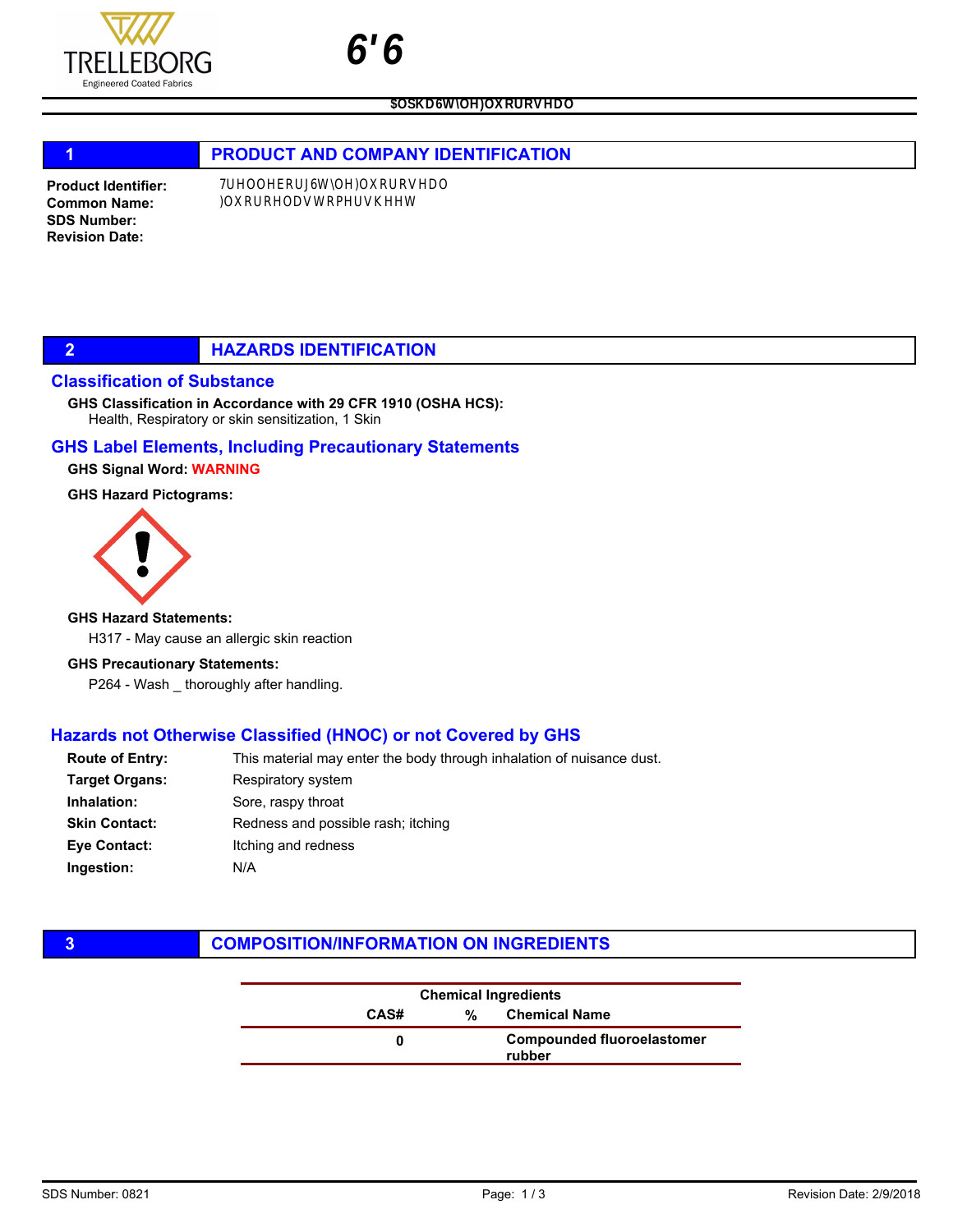# 4 FIRST AID MEASURES

Inhalation: Remove person to fresh air. If condition persists, seek medical attention. Skin Contact: Rinse with copious quantities of cool water. If rash or itching persists, seek medical attention. Eye Contact: Rinse with water. Do not rub eyes. Seek medical attention. Ingestion: Not applicable.

# **5 FIRE FIGHTING MEASURES**

Flash Point (Method Used): >250 C by TOC Flammable Limits

LEL: N/A UEL: N/A

Extinguishing Media: Water, carbon dioxide, or dry chemical

Special Fire Fighting Procedures: Thermal decomposition of fiber coating may produce an irritating mixture of smoke and fumes.

Unusual Fire and Explosion Hazards: None

# **6 ACCIDENTAL RELEASE MEASURES**

Material is a solid in roll form. If accidently released, rewind material back onto roll.

|                                                              | <b>HANDLING AND STORAGE</b>                                                                                                                                                 |
|--------------------------------------------------------------|-----------------------------------------------------------------------------------------------------------------------------------------------------------------------------|
| <b>Handling Precautions:</b><br><b>Storage Requirements:</b> | Use adequate material handling equipment.<br>Store in dry place. Use may be at temperature extremes based on product data, but storage should be<br>at ambient temperature. |

### 8 **EXPOSURE CONTROLS/PERSONAL PROTECTION**

| <b>Engineering Controls:</b>                                                                          | Local exhaust; dust collection                      |
|-------------------------------------------------------------------------------------------------------|-----------------------------------------------------|
| <b>Personal Protective</b>                                                                            | HMIS PP, B   Safety Glasses, Gloves                 |
| Equipment:                                                                                            | Safety glasses; cotton gloves; long sleeve clothing |
| 1874 - Alexander Alexander and March 1986. In the Common Alexander and March 1986. In the March 1986. |                                                     |

Wash thoroughly with soap and water after handling

| 9                                             | <b>PHYSICAL AND CHEMICAL PROPERTIES</b> |                                      |                            |  |
|-----------------------------------------------|-----------------------------------------|--------------------------------------|----------------------------|--|
| Appearance:                                   | <b>Black Rubber</b>                     |                                      |                            |  |
| <b>Physical State:</b>                        | Solid                                   | Odor:                                | <b>Typical Rubber Odor</b> |  |
| <b>Specific Gravity or</b><br><b>Density:</b> | 2.4                                     | Solubility:                          | Negligible                 |  |
| <b>Boiling Point:</b>                         | N/A                                     | <b>Freezing or Melting</b><br>Point: | N/A                        |  |
| Vapor Pressure:                               | N/A                                     | <b>Vapor Density:</b>                | N/A                        |  |
| Potentia Hydrogenii:                          | N/A                                     |                                      |                            |  |

10 STABILITY AND REACTIVITY

| <b>Chemical Stability:</b><br><b>Conditions to</b><br><b>Avoldentification:</b> | Material is stable.<br>None known.                 |
|---------------------------------------------------------------------------------|----------------------------------------------------|
| <b>Materials to Avoldentification:</b>                                          | Strong oxidizing agents.                           |
| <b>Hazardous Decomposition:</b>                                                 | Carbon monoxide; carbon dioxide; hydrogen fluoride |
| <b>Hazardous Polymerization:</b>                                                | Will Not Occur.                                    |